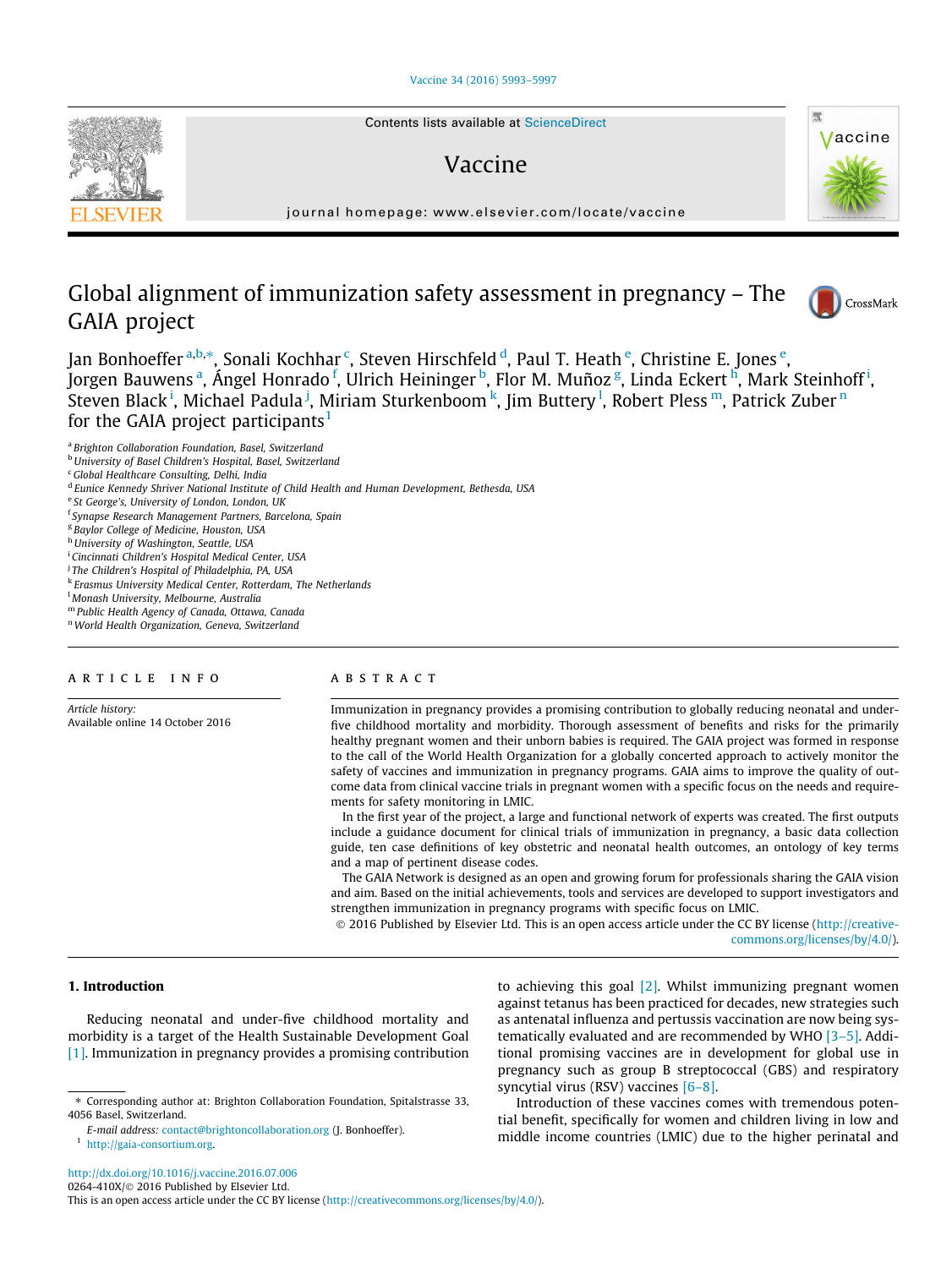infant mortality rates in this setting. However, there is much at stake when it comes to immunization of pregnant women. The safety of any product given to primarily healthy mothers and their unborn babies receives intense professional and public scrutiny. First, this is because two lives can be directly affected during a time of vulnerability, yet both are also likely to benefit from the prevention of serious infections Second, safety concerns are not exclusive to maternal vaccination programs alone since similar concerns are raised with the use of the same vaccines in routine childhood and adult immunization programs (e.g., influenza and pertussis vaccines). In turn, a vaccine found to be safe for pregnant women and neonates would likely be well accepted by the general public for other target groups. Thus, the potential beneficial and harmful effects of immunization in pregnancy and its ethical implications are augmented by the ramifications on routine pediatric and adult immunization programs. Therefore, thorough assessment of the safety of vaccines during pregnancy is required given the potential for numerous confounding events associated with pregnancy itself in women and the fetus, and in the neonatal period.

Particularly challenging for monitoring and communicating the benefits and risks of immunization programs in pregnancy is that several common health outcomes may be perceived as both a measure of benefit and risk and this assessment may change over time. For example, immunization may decrease the stillbirth rate if a vaccine decreases infections that lead to stillbirth. However, stillbirths will still occur in pregnancies and may also be perceived and reported as adverse events following immunization. Particularly early during program introduction, the impact of reducing mortality due to immunization may not be detectable on the population level while pregnancy complications, such as stillbirth, are registered. This makes early benefit-risk analyses challenging and may compromise the viability of an immunization program independently of any causal relationship between the complication and immunization.

Therefore, product or program specific safety issues need to be identified to appropriately assess the benefit-risk profile of these vaccines and their implementation programs and to protect the target population from unintended harm. On the other hand, unfounded public or professional concerns can jeopardize beneficial vaccine programs and need to be rapidly refuted based on rigorous and credible science and globally coordinated decision-making and communication.

Addressing these issues requires more than communication strategies. It requires active monitoring and research to enable confident communication with high quality data. As important safety concerns tend to be serious but rare health events, their investigation requires a harmonized approach and needs to be based on large sample sizes to provide satisfactory statistical confidence of risk estimates and to enable comparison of multiple populations and programs. This is best addressed by close global collaboration based on a harmonized approach  $[9-11]$ .

The general need for a globally concerted approach to actively monitor the safety of vaccines and programs of immunization is recognized by the WHO Global Vaccine Safety Blueprint, the strategic plan of the Global Vaccine Safety Initiative [12]. A recent WHO consultation specifically identified the currently fragmented research, the current lack of data comparability as well as the need to improve the quality of safety data to inform decision making and system strengthening [13].

## 2. The GAIA project

#### 2.1. Aim and objectives and first outcomes

The GAIA project aims to improve the outcome data quality from clinical vaccine trials in pregnant women with a specific focus

on the needs and requirements for safety monitoring in LMIC. GAIA addresses three main objectives to achieving this aim. First, to improve comparability of safety data across products, programs, and populations for effective and efficient strengthening of immunization programs in pregnant women. Second, to optimize the value of local investigations by global harmonization of methods. Third, to promote scientific progress by increasing analytic power and options through globally concerted approaches.

In a first step, the GAIA project has established an open and dynamic network of professionals concerned with monitoring the safety of immunization in pregnancy. Together, compiling a shared terminology and developing case definitions for selected obstetric and neonatal outcomes create a common understanding of the outcomes monitored. Consensus guidance is developed for harmonized safety monitoring in clinical trials, and tools are created for effective and efficient data collection, synthesis and pooling, with a focus on LMIC needs and requirements.

## 2.2. Network

The development of a global standard requires the engagement of a large number of stakeholders (e.g. regulatory agencies, public health organizations, academic institutions and health care providers) and experts who will collaborate on a voluntary basis on the development, review and validation of the standards and tools through an iterative process in the framework of multiple streamlined working groups with a specified task. The GAIA Network is designed as an open and growing forum for professionals sharing the GAIA vision and aim. In the first year of the project (January to December 2015), the forum of partners, participants and stakeholders has grown to 412 individual professionals. This was achieved by identifying and inviting professionals active in the field and calling for participation via pertinent professional organizations and mailing lists. Table 1 shows their country of origin and the distribution across WHO regions.

The formation and coordination of the network and the creation and guidance of the working groups and activities requires a dedicated small group of partners driving progress. In the GAIA project, experts from 13 organizations (The US National Institutes of Health, Brighton Collaboration Foundation, World Health Organization, Global Healthcare Consulting, University of Washington, Baylor College of Medicine, Hudson Institute of Medical Research, Erasmus Medical Center, Cincinnati Children's Hospital, St George's, University of London, Public Health Agency Canada, Synapse Research Management Partners and International Alliance for Biological Standardization) collaborate in a carefully designed governance structure to coordinate and guide the activities of the network partners [14].

The GAIA project leverages the unique accrual of expertise in its project partners and the wider network and is designed to achieve its aim by capitalizing on existing methods and infrastructures. In the following sections, we outline the methods and first outcomes of the GAIA project.

#### 2.3. Standardized case definitions for key outcomes

WHO and the Brighton Collaboration (BC) held a consultancy of key stakeholders in July 24–25, 2014 in Geneva to review current practice and advice on a strategic direction towards a harmonized approach for monitoring immunization in pregnancy programs [13]. This meeting highlighted the current lack of harmonization and the missed opportunity of giving added value to individual studies by overcoming fragmented research and diverse approaches through consensus formation and harmonization. For example, there is limited consensus and harmonization across studies and analyses on even the most fundamental terms and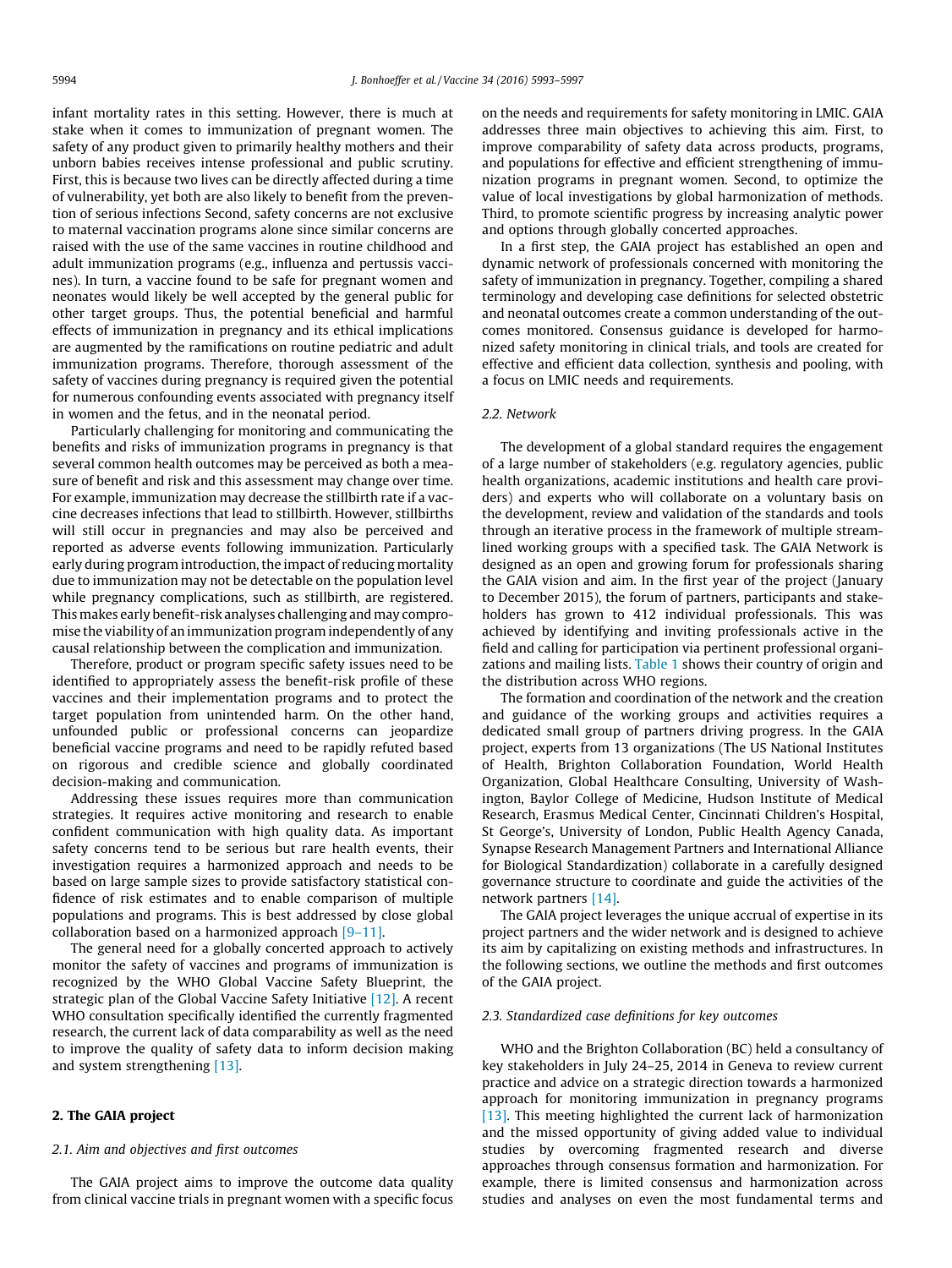| Table 1                                                       |  |
|---------------------------------------------------------------|--|
| GAIA Network by World Health Organization region and country. |  |

| AFRO<br>31 (7.5%) EURO<br>79 (19%)<br>South Africa<br>UK<br>17<br>8<br>5<br>Netherlands<br>Uganda<br>9<br>$\overline{2}$<br>Burkina Faso<br>Sweden<br>7 |
|---------------------------------------------------------------------------------------------------------------------------------------------------------|
|                                                                                                                                                         |
|                                                                                                                                                         |
|                                                                                                                                                         |
|                                                                                                                                                         |
| $\overline{2}$<br>Congo DR<br>5<br>Denmark                                                                                                              |
| $\overline{2}$<br>The Gambia<br>5<br>Germany                                                                                                            |
| $\overline{2}$<br>5<br>Ghana<br>Italy                                                                                                                   |
| $\overline{2}$<br>5<br>Spain<br>Kenya                                                                                                                   |
| $\overline{4}$<br>Burundi<br>1<br>United Kingdom                                                                                                        |
| 3<br>1<br>Cameroon<br>Greece                                                                                                                            |
| 3<br>1<br>Switzerland<br>Ethiopia                                                                                                                       |
| 2<br>Lebanon<br>1<br>France                                                                                                                             |
| 2<br>Moçambique<br>1<br>Hungary                                                                                                                         |
| 2<br>Nigeria<br>1<br>Latvia                                                                                                                             |
| Sudan<br>1<br>Albania<br>1                                                                                                                              |
| 1<br>Austria<br>1<br>Togo                                                                                                                               |
| <b>EMRO</b><br>4(1%)<br>1<br>Belgium                                                                                                                    |
| Croatia<br>1<br>1<br>Egypt                                                                                                                              |
| 1<br>Poland<br>1<br>Iran                                                                                                                                |
| 1<br>1<br>Morocco<br>Israel                                                                                                                             |
| United Arab Emirates 1<br>Portugal<br>1                                                                                                                 |
| PAHO<br>Russia<br>1<br>173 (41%)                                                                                                                        |
| <b>USA</b><br>Serbia<br>131<br>1                                                                                                                        |
| Slovenia<br>1<br>Uruguay<br>1                                                                                                                           |
| Colombia<br><b>WPRO</b><br>1<br>23(6%)                                                                                                                  |
| 27<br>Canada<br>Taiwan<br>1                                                                                                                             |
| 7<br>Philippines<br>Brazil<br>4                                                                                                                         |
| New Zealand<br>$\overline{2}$<br><b>Bolivia</b><br>$\mathbf{1}$                                                                                         |
| 5<br>Argentina<br>1<br>Lao                                                                                                                              |
| <b>SEARO</b><br>1<br>38 (9%)<br>Korea Rep.                                                                                                              |
| India<br>26<br>1<br>Japan                                                                                                                               |
| 5<br>Cambodia<br>1<br>Pakistan                                                                                                                          |
| Bangladesh<br>2<br>Australia<br>12                                                                                                                      |
| INT <sup>a</sup><br>Sri Lanka<br>1<br>64 (15%)                                                                                                          |
| 1<br>Nepal<br>Int. Organizations 64                                                                                                                     |
| Indonesia<br>1                                                                                                                                          |
| <b>Bhutan</b><br>1                                                                                                                                      |
| Thailand<br>$\mathbf{1}$                                                                                                                                |

 $\frac{a}{a}$  This category is not a WHO Region, but comprises organizations with primarily international or global scope (e. g. international vaccine manufacturers, public health organizations).

concepts such as stillbirth or accurate assessment of gestational age [15]. Such differences can significantly impact interpretation and meaningful data comparisons.

The GAIA consortium is developing standardized case definitions of key outcomes according to the Brighton Collaboration standard process [16]. Case definition development is prioritized based on the recommendations of the global consultative process held at the World Health Organization in 2014 and by the ad hoc need for monitoring emerging safety concerns [17]. To achieve the need of developing many definitions in a short timeframe, the Brighton Collaboration standard process was expanded to enable ''batch production" of definitions. Two task forces comprising expertise from public health institutes, regulatory authorities, academic and patient care organizations and vaccine manufacturers were created, to simultaneously develop ten neonatal and ten obstetric outcome definitions, respectively, in dedicated working groups. These groups are primarily comprised of neonatologists and/or obstetricians while a few coordinating and advising professionals contribute vaccine safety expertise and guided the groups on the Brighton Collaboration standard method of case definition development. Case definitions are developed specifically to incorporate clinical assessment methods commonly used in LMIC to optimize inclusion of cases from all settings. The draft case definitions are developed based on literature review and consensus formation within the respective working groups. These documents are submitted for peer review by a reference group comprising the GAIA Network of professionals concerned with immunization in pregnancy, the Brighton Collaboration Network of professionals concerned with vaccine safety and additional organizations or professional societies with expertise in the respective outcome. Overall case definition development was coordinated by Global Health Consulting, the neonatal task force by Baylor College of Medicine and the obstetric task Force by University of Washington. Together with the other partners in the Coordination Team, they were guiding the simultaneous activities of over 200 volunteering professionals in the ten working groups, each led by a subject matter expert driving the respective manuscript development. The first 10 case definitions (Table 2) establishing the proof of principle of this modified approach are published in this special issue of Vaccine [18–27]. A subsequent set of 10 prioritized case definitions is in development (Table 2). Demonstrating the flexibility, efficiency and effectiveness of this established process, an additional working group was formed to develop a case definition of microcephaly on fast track in response to the Zika virus epidemic and in preparation of related vaccine development efforts.

#### 2.4. Guidelines and data collection matrix

The WHO and the Brighton Collaboration (BC) consultancy also recognized the need for guidance on basic data collection, analysis and presentation of vaccine safety data. This is specifically, because no such global consensus guidelines exist to meet the need of concerted safety monitoring throughout the life cycle of vaccines or for global access in rapidly emerging immunization in pregnancy programs.

The GAIA project develops guidelines for harmonized data collection, analysis and presentation according to the Brighton Collaboration standard process [16]. Based on existing Brighton Collaboration guidance documents, St George's, University of London coordinated the development of the first GAIA guideline on vaccine safety monitoring in clinical trials, which was finalized following wide peer review and feedback from investigators of ongoing studies and parallel projects. It is published in this special issue of Vaccine [28].

| . . |  |
|-----|--|
|-----|--|

Standardized case definitions developed for the first 21 obstetric and neonatal outcomes.

|                                   | Obstetric outcomes                                                                                                                                     | Neonatal outcomes                                                                                                                              | Enabling terms                                  |
|-----------------------------------|--------------------------------------------------------------------------------------------------------------------------------------------------------|------------------------------------------------------------------------------------------------------------------------------------------------|-------------------------------------------------|
| First set of 10 case definitions  | • Hypertensive disorders of pregnancy<br>• Non-reassuring fetal status<br>• Postpartum hemorrhage<br>• Pathways to premature birth<br>• Maternal death | • Stillbirth<br>• Preterm birth<br>• Congenital anomalies<br>• Neonatal infections<br>• Neonatal death                                         | • Assessment of Gestational Age<br>• Live birth |
| Second set of 10 case definitions | • Abortion<br>• Antenatal bleeding<br>• Gestational diabetes<br>• Dysfunctional labor<br>• Intra uterine growth retardation                            | • Low birth weight<br>• Small for gestational age<br>• Neonatal encephalopathy<br>• Respiratory distress in the newborn<br>• Failure to thrive |                                                 |
| Additional case definition        |                                                                                                                                                        | • Microcephaly                                                                                                                                 |                                                 |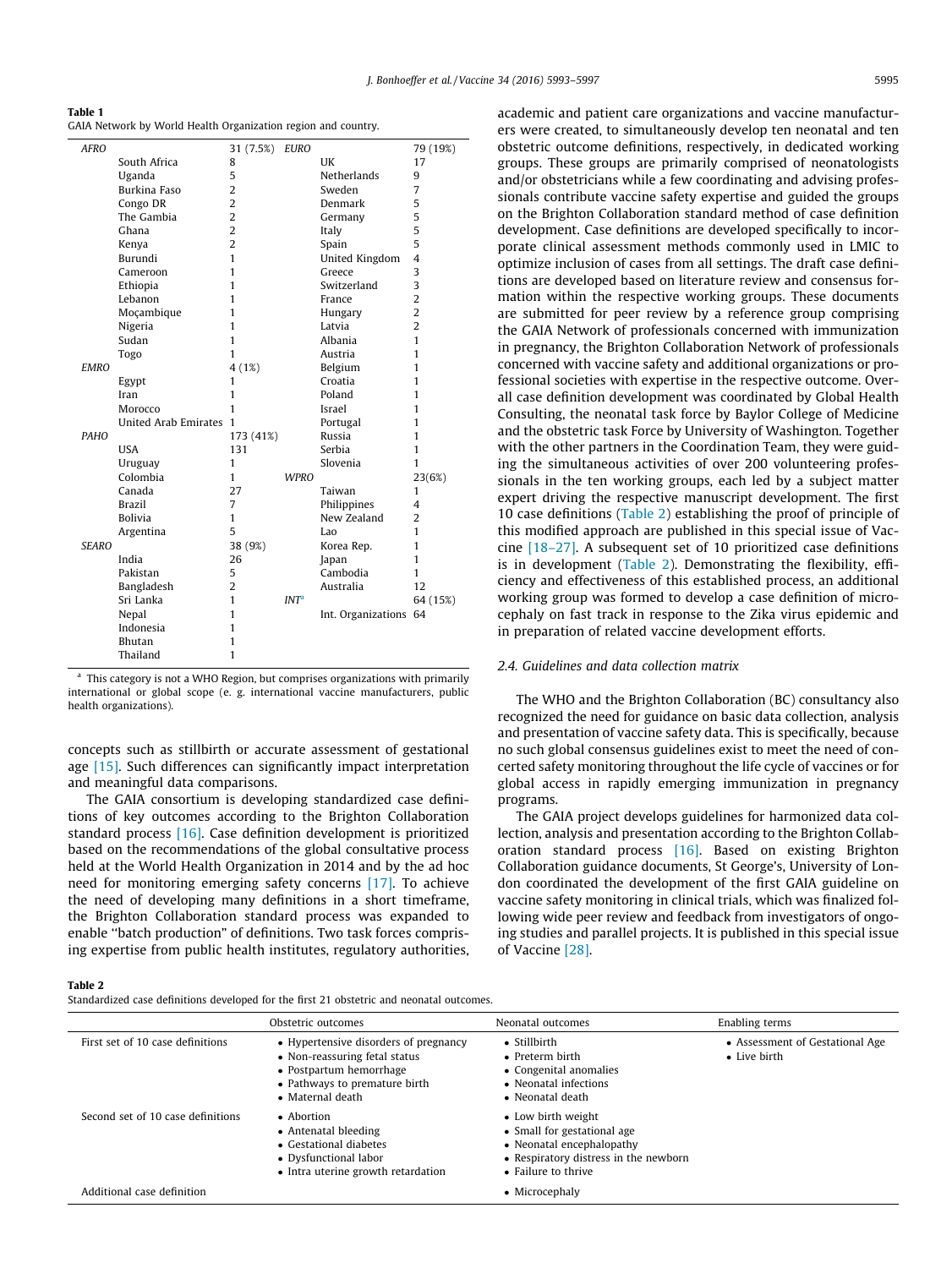St George's, University of London also coordinated the development of a data collection matrix outlining key variables to be collected in different safety monitoring settings during the vaccine and program life cycle. Based on the review of case report forms (CRF) from previous immunization in pregnancy trials and the new case definitions and guidance document a tailored subset was compiled to facilitate harmonized collection of data in CRFs in clinical vaccine trials involving pregnant women where safety is an outcome. It was finalized following wide peer review and feedback from investigators of ongoing studies and parallel projects and is also published in this special issue of Vaccine [29].

## 2.5. Tools

To further promote a common understanding and shared language, a list of over 3000 terms comprising obstetric and neonatal outcomes (e.g. stillbirth) and enabling terms (e.g. prematurity) is structured in an ontology catalog demonstrating their hierarchical and conceptual dependencies enriched by synonyms and disease concept descriptions. This is of particular use for the development of multilingual data collection forms. This effort builds on the existing products and expertise at the Enterprise Vocabulary Services at the National Cancer Institute also in collaboration with the National Children's Study and the Eunice Kennedy Shriver National Institute of Child Health and Human Development at NIH and will be made available as an dedicated, user friendly, searchable database on the NIH website.

The case definitions with the glossary and ontology of terms have enabled creation of a map of disease codes that can be used for retrieval of data on specific outcomes from electronic health care databases (e.g., ICD9, ICD10, MedDRA, WHOArt, and READ). The mapped disease codes will be made available via the same GAIA terminology database described above. A systematic literature search on existing observational studies around pertussis and influenza maternal immunization safety was coordinated by Erasmus Medical Center and will reflect disease codes and algorithms that have been used to extract data from electronic health care databases and prepares for further expansion of the GAIA work into observational settings.

The existing Automated Brighton Collaboration Case Classification tool (ABC tool) will be expanded to include the newly developed set of case definitions for automated classification of reported events into their level of diagnostic certainty. The rule based tool classifies the information and also prompts the investigator to the type of information that should be collected (on follow-up) for a given case to meet the highest possible level of diagnostic certainty [30]. All tools will be described in more detail in an upcoming special issue of Vaccine.

#### 3. Dissemination

The GAIA project aims to serve different stakeholders in the field of immunization in pregnancy. To achieve this aim, GAIA is promoting review, use and recommendation of its outcomes by key stakeholders in the field of global vaccine safety research and monitoring including national and international public health and regulatory organizations as well as vaccine manufacturers. Similarly, the wider scientific community and health care professionals are invited to review outcomes early in the process, provide comments and utilize the shared network, standards and tools. This effort is facilitated by engagement and dialogue with stakeholder organizations, presentations and workshops at scientific conferences, regular newsletters and publication in the scientific literature.

All outputs are made available through the GAIA website [31]. Immunization in pregnancy is an evolving field, and adaptation of standards and tools to specific vaccines, protocols, populations, geographic regions, and other factors is necessary when evaluating the safety of vaccines in pregnancy. The Brighton Collaboration is addressing this continuing need and makes available an inventory of GAIA standards and related work as part of its online vaccine safety resources for professionals concerned with vaccine safety [32].

Standards and tools should ultimately be applied in clinical trials as well as in signal verification and hypothesis testing studies and enable and accelerate multinational collaborative research on immunization in pregnancy. To this end, GAIA inspired an International Consensus Conference on Harmonized Safety Monitoring of Immunization in Pregnancy in March 2016 at the National Institute of Health (NIH) in Bethesda, MD, U. S. A. The conference brought together 142 registered participants from regulatory authorities, public health institutes, academia and industry to discuss new safety data from immunization in pregnancy studies, to identify converging stakeholder needs and requirements for high quality data, to review GAIA standards and tools for safety monitoring and to build consensus on the best practice guidance for monitoring vaccine safety in pregnancy in the light of current experience with a focus on LMIC.

#### 3.1. Summary and next steps

The GAIA project has established a large and functional network of experts and a purpose infrastructure around first outputs, which may serve as a platform for continued collaborative improvement of the quality of data generated for strengthening programs of immunization in pregnancy with specific focus on LMIC. The immediate next outputs will be the next set of eleven case definitions and the finalized online services and tools.

Capitalizing on the initial achievements of the GAIA project and following the recommendations of the consensus conference, GAIA could also be effectively utilized as a platform for capacity building in LMIC, specifically for monitoring the safety of immunization in pregnancy. Such capacity building could include the development of specific training modules for data safety monitoring boards (DSMBs) and National Immunization Technical Advisory Groups (NITAGs). Investing in a globally concerted approach will give added value to the individual studies/investments and strengthen a multinational platform for immunization in pregnancy.

With increasing implementation of immunization in pregnancy programs and research in LMIC, innovative approaches to validate the implementation of classic research methods as well as novel study designs and benefit-risk monitoring frameworks will be needed as critical next elements of a global active safety monitoring infrastructure, which will ultimately allow rapid evaluation and response to safety signals or concerns related to products and programs for maternal immunization.

## Conflict of interest disclosure

UH is a member of the ''Global Pertussis Initiative" which receives unrestricted educational grants from Sanofi Pasteur, USA. FM is investigator in the Novavax clinical trials of RSV vaccines for pregnant women and Baylor College of Medicine receives the funds for the conduct of these studies. PTH is an investigator for clinical trials done on behalf of St George's, University of London, UK, sponsored by vaccine manufacturers including Novavax, Pfizer and GSK. He has been a consultant to Novartis and Pfizer on group B streptococcus vaccines and Novavax on RSV vaccines but receives no funding for this. The other authors do not have a conflict of interest to declare.